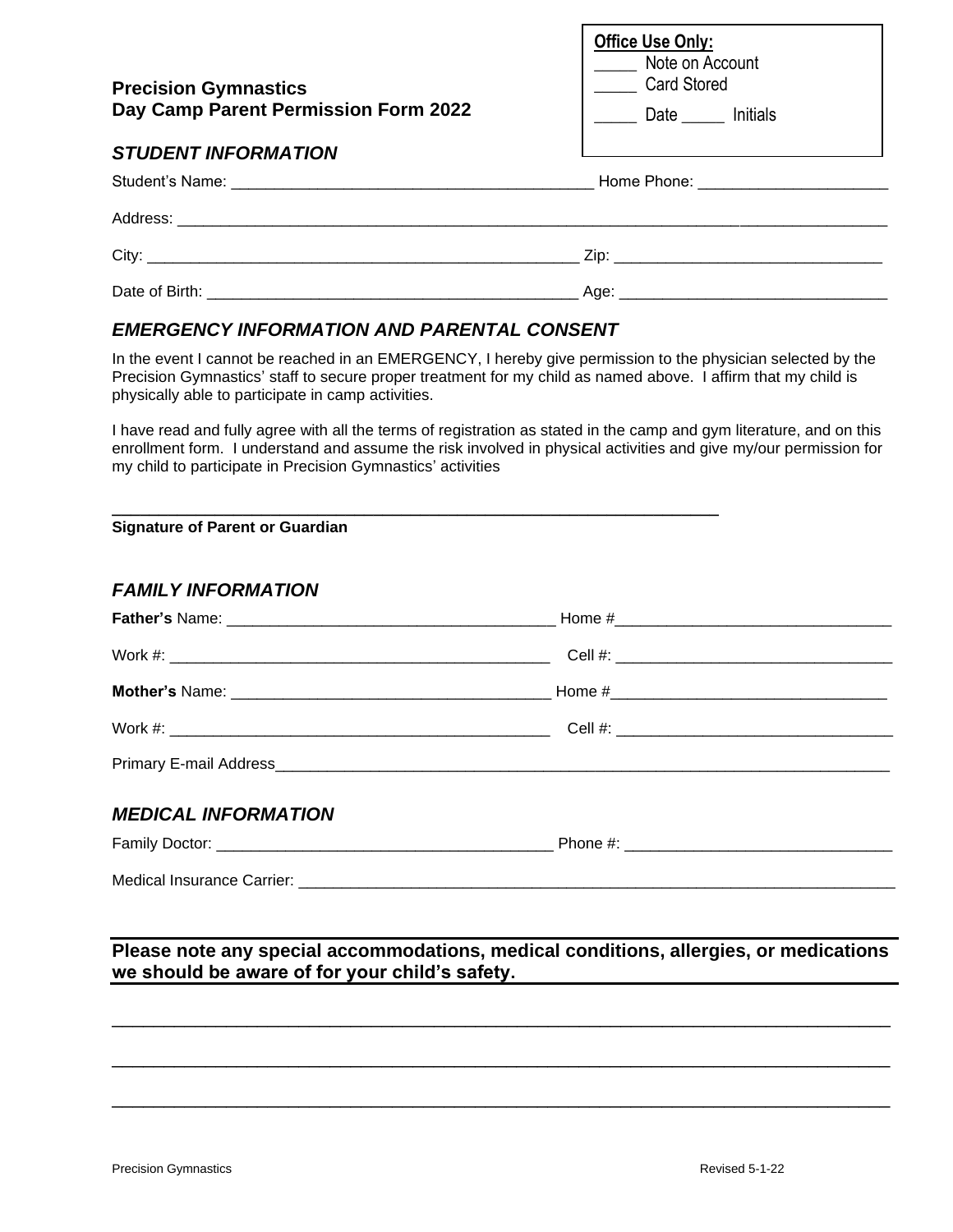## *PICK UP AUTHORIZATION INFORMATION*

I/We authorize the following person(s) to pick up my/our child from Precision Gymnastics' Day Camp in my/our absence. The following person(s) **must be over 16 years of age. \*Staff will request identification of those requesting release of the child. \***

| Relation to child: __________________________ |  |
|-----------------------------------------------|--|
|                                               |  |
| Relation to child: __________________________ |  |
|                                               |  |

**Signature of Parent or Guardian**

## *RULES FOR DAY CAMP*

- **1. Must always listen to Precision Gymnastics' instructions and follow gym rules.**
- **2. No foul language.**
- **3. Campers are not allowed in the office.**
- **4. No fighting.**
- **5. Ask permission before you use someone else's belongings.**
- **6. Keep your hands to yourself.**
- **7. Respect your coaches and fellow day campers.**
- **8. Treat others the way you want others to treat you.**
- **9. No gum, food or drinks other than water inside the gym.**

\_\_\_\_\_\_\_\_\_\_\_\_\_\_\_\_\_\_\_\_\_\_\_\_\_\_\_\_\_\_\_\_\_\_\_\_\_\_\_\_\_\_\_\_\_\_\_\_\_\_\_\_\_\_\_\_\_\_\_\_\_\_\_\_\_

\_\_\_\_\_\_\_\_\_\_\_\_\_\_\_\_\_\_\_\_\_\_\_\_\_\_\_\_\_\_\_\_\_\_\_\_\_\_\_\_\_\_\_\_\_\_\_\_\_\_\_\_\_\_\_\_\_\_\_\_\_\_\_\_\_

**10. No electronic games will be allowed.**

**\*All children need a bag for their belongings. We are not responsible for any lost or damaged items your child brings to day camp.**

**Signature of Parent or Guardian**

**Signature of Camper**